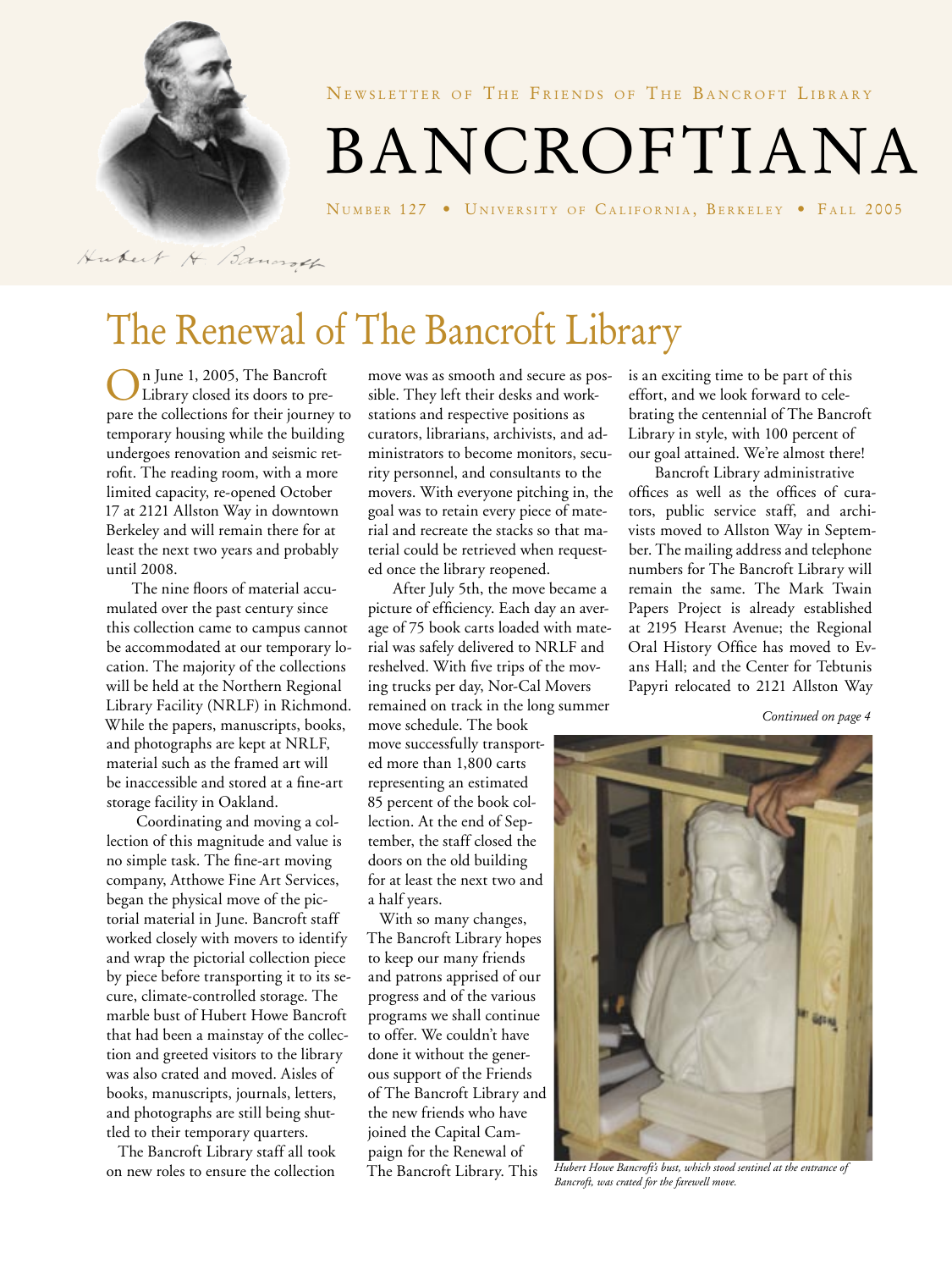

Elsewhere in this issue (p. 1) you will find a description of what we have been calling The Move. As I write, in the late summer, the staff have all but settled into Bancroft's temporary quarters at 2121 Allston Way, just west of campus, which we are leasing from the Judah L. Magnes Museum; the site will eventually become the Magnes Museum's new home. Most of the collections have been moved as well, the bulk of them to the Northern Regional Library Facility in Richmond (NRLF). We reopened to the public on Monday, October 17. For the first time since

## *From the Director* The Move

The Bancroft Library made the journey across the bay to Berkeley in May 1906, it is no longer at risk from a major earthquake.

Moving more than 600,000 printed books, over three million photographs and paintings, drawings, watercolors, and other artistic works, millions of manuscripts and archival records, tens of thousands of oversize maps, posters, and architectural drawings, and 80 professional and student staff members is not something to improvise. In fact, detailed planning began over two years ago. Virtually every member of the staff has been involved in the process as well as in supervising the Nor-Cal and Atthowe Fine Art crews who did the actual moving. (During the move itself Bancroft staff wore specially designed mustard yellow t-shirts with "The Bancroft Library Surge 2005" on the front and the mot-place damaged archival boxes, etc.

to "No Book Left Behind" on the back in order to identify themselves to the movers.)

The leader of The Move (and designer of the t-shirts) was Head Cataloger Randy Brandt, who came to Bancroft in 2001 from the Water Resource Archives on campus. Cataloguers by definition are detail-oriented, and the Bancroft move was nothing but a blizzard of details. Randy organized task forces for the preparation of the collections, for reviewing the entire contents of the building and deciding what not to move (after more than 50 years in the same building, there was a certain amount of dross among the gold), and for working out plans to serve the public before, during, and after the move. To prepare the collection, for example, it was necessary to survey it completely so that the Conservation Department could construct individual boxes for all rare books and all rolled items (such as large maps), move all nitrate film negatives to freezer storage, re-



*A temporary fence and specially built ramp were constructed to ensure safe transport to the Northern Regional Library Facility in Richmond.*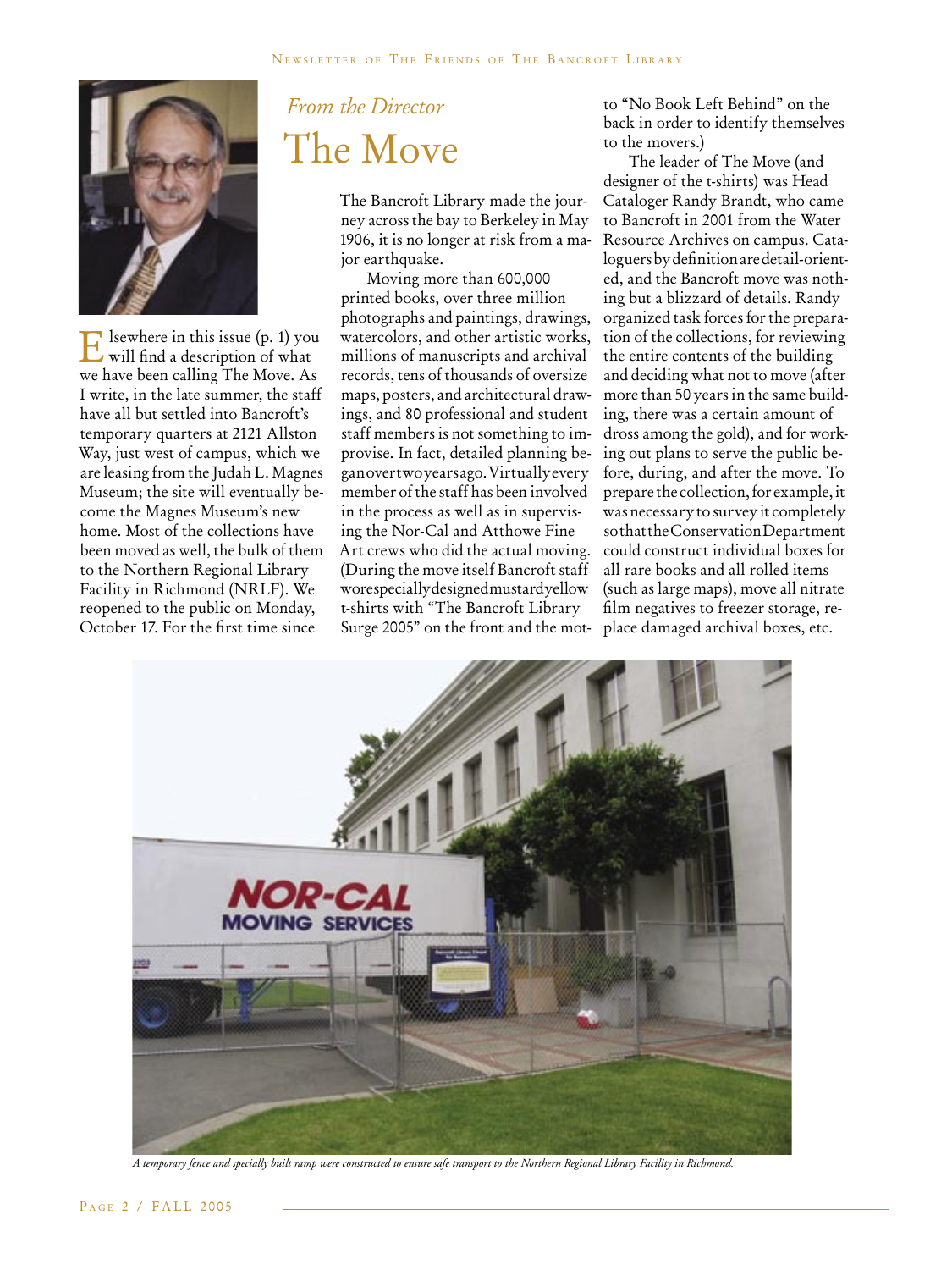The entire staff joined Randy in planning and carrying out the move. It is almost invidious to single out individual staff members; but by common consent certain people played absolutely key roles, going far beyond the call of duty.

Terry Boom, Copy Cataloging Team Leader, coordinated the staff moves. His calm efficiency in planning and implementing the move of office furniture, office contents, computers, and voice and data installations kept the rest of us from going crazy. This huge logistics task involved detailed coordination between the movers, the furniture installers, several campus departments, and the library's own staff members. Terry, the "go-to guy" for all the problems that inevitably occurred, handled them with sound judgment and good humor. His meticulous planning, coordination skills, and attention to detail enabled the staff moves to proceed smoothly, with downtime kept to the absolute minimum. Most of us packed up our offices one day and unpacked them the following day, ready to get back to work.

Alison Bridger, Manuscripts Cataloger and self-proclaimed "stacks mapping maven," plotted the locations of everything in the existing Doe Annex building, determined where each item would go in the Allston Way building or NRLF, and flagged both the origin



*Pictorial archivist James Eason checks the flags so that books can be retrieved easily after the move.*



*Custom-built book carts transported materials from the stacks to the reading room, where they were shrink-wrapped and loaded on the truck.*

and destination shelves so that staff and moving crews could put every item in the right place. She developed a well-thought-out plan, enlisted staff and student help, gave concise and accurate instructions, and executed the plan superbly. Thanks in large part to her, the collections move was completed two weeks ahead of schedule.

Alison's counterpart on the destination side was Iris Donovan, Circulation Supervisor / Stacks Manager, who managed the move of the collections of rare, fragile, oddly-shaped printed, pictorial, and manuscript items to NRLF, where she will continue to oversee the transfer of materials as needed to the Allston Way reading room after Bancroft reopens. While supervising the day-to-day operations of the library last year, she also planned the NRLF move, trained her student staff, and served on all of the move task forces, almost a second full-time job. Iris led the move itself, dealing with difficulties patiently, assigning duties to staff and students, solving problems—throughout a mainstay of strength, devotion, and common sense. Her high standards ensured that errors were nonexistent and that Bancroft staff and the moving crews worked together flawlessly. The constant juggling of priorities and schedules, all the while overseeing the safe transport of the collections, was challenging, but Iris carried it all off with aplomb, never flustered or at a loss for ways to deal with any difficulty.

The Mark Twain Papers and Project and the Regional Oral History Office went through this same process in the spring of 2005, moving into a new building (2195 Hearst Avenue) and Evans Hall, respectively, and the staff of both programs performed just as admirably. It is gratifying to acknowledge the dedication and hard work of so many extraordinary individuals. It is even more gratifying to acknowledge that this was a self-managed team. All we had to do was point them in the right direction and get out of the way.

Charles Taulholay

*—Charles B. Faulhaber The James D. Hart Director The Bancroft Library*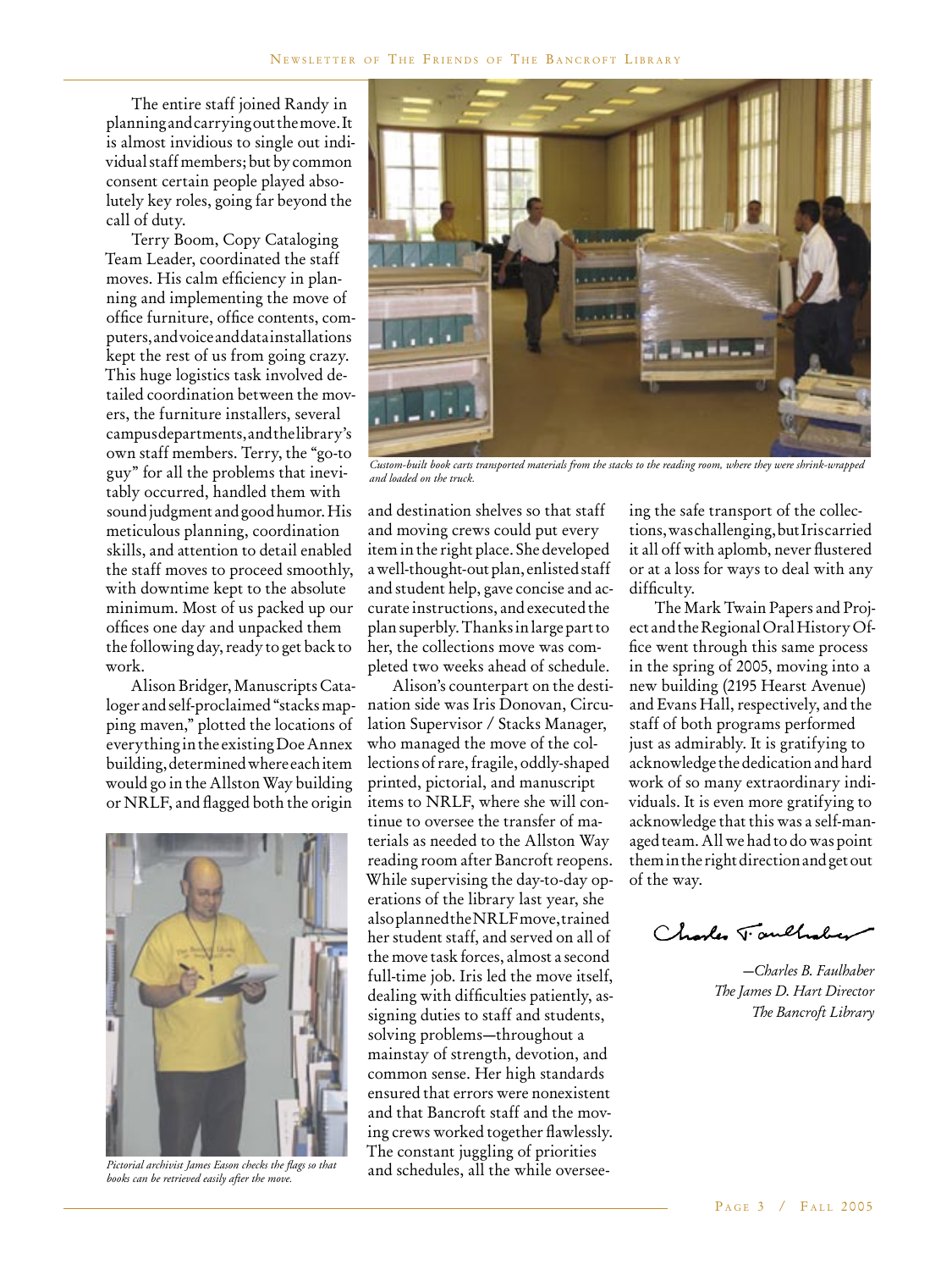

*L-R Wearing their special Move T-shirts, cataloger Terry Boom, archivist Alison Bridger, and circulation supervisor Iris Donovan, worked with principal cataloger Randy Brandt to set up the stacks at Allston Way.* 

#### BANCROFT RENEWAL *Continued*

along with The Bancroft Library.

 Other projects and activities of The Bancroft Library will continue as usual. The Mark Twain Luncheon Club meets semiannually, and its membership continues to grow. The Regional Oral History Office held its Summer Institute during mid-August and The Bancroft Library Roundtables resumed with the Fall semester. The first in this popular series coincided with the Centennial Authors Series and featured acclaimed author, Andrew Sean Greer, discussing his book *The Confessions of Max Tivoli,* which he researched at Bancroft. We invite you to join us in these events.

*—Beth McGonagle*



*Oversized rare books are too large for the stacks at NRLF, so they rest on their sides.*

## *October Roundtable* Niimiipu Narratives

Although there exist numerous accounts of the wars that led to the surrender of the Nez Perce Indians (the Niimiipu in their own language), virtually no attention has been paid to their ensuing trek into exile and eventual partial return home to Idaho. J. Diane Pearson, Lecturer in Berkeley's Native American Studies Department, is finishing a book on the tribe's own "trail of tears." Dr. Pearson gave a presentation entitled "Niimiipu Narratives: The Essence of Survival in the Indian Territory" at Bancroft's October Round Table. The trials of the Niimiipu, exhausted from their struggles, were born on a note of treachery. The surrender document, which called for their return to their ancestral homeland, was overruled by powerful Army generals Sherman and Sheridan. Instead, the several hundred survivors, led by their celebrated Chief Joseph, were taken on an epic journey on foot and via railroad and keelboat, all the way to the Indian Territories in what is now Oklahoma. At railroad stops along their journey, in towns in the Dakotas and Minnesota, their appearance was treated like a traveling road show. The Niimiipu, especially Chief Joseph, became adept at utilizing these public events as opportunities to reiterate the message that they were being mistreated and that they wished to return to their homeland in Idaho. Eventually, those who accepted Christianity were allowed to do that; many of the others were exiled to Washington State. Dr. Pearson's account was lively and filled with anecdotes and images. Her book promises to be colorful and historically significant in equal measure.

*—David Kessler*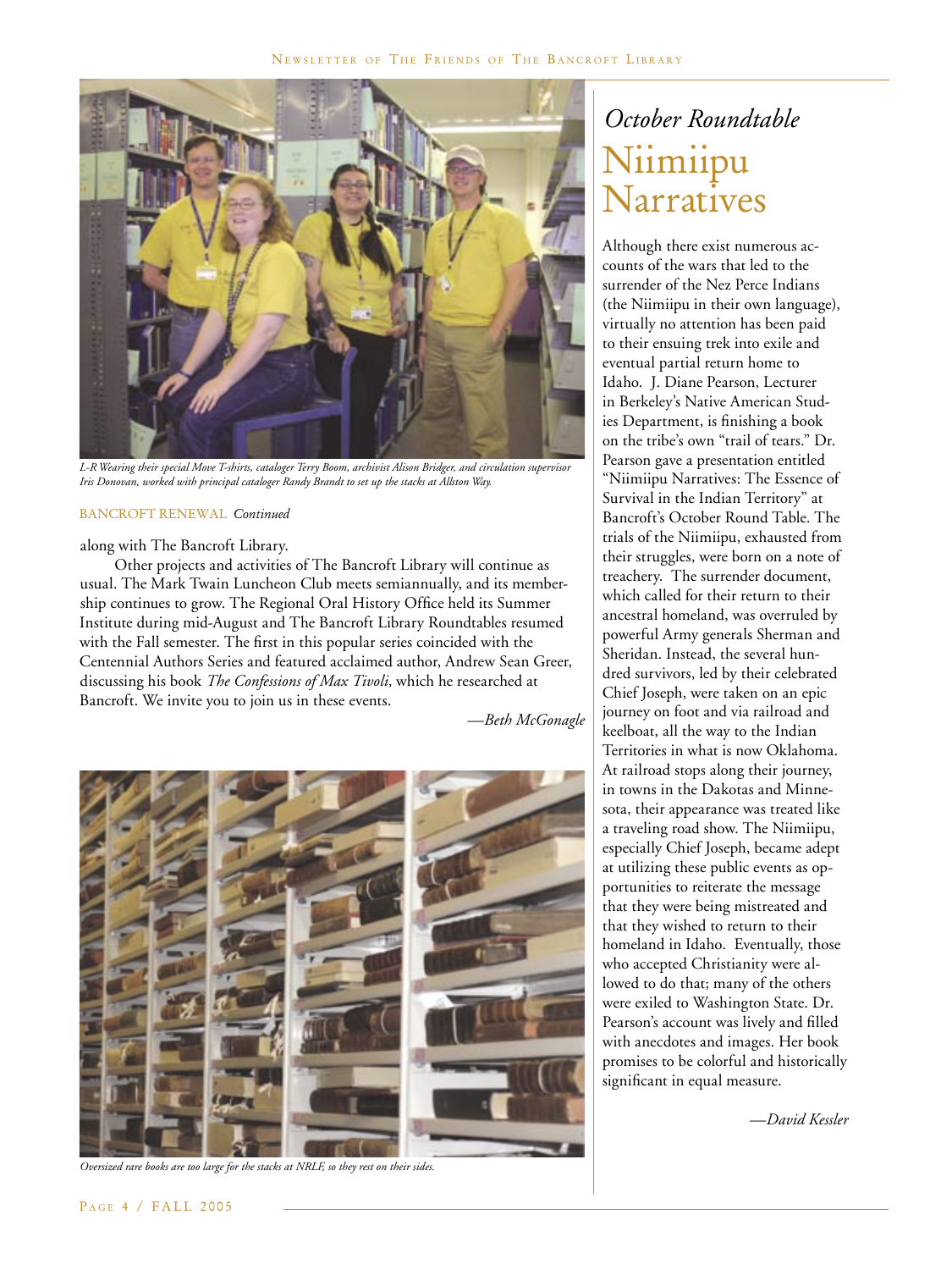# Tebtunis Papyri Returned To UC Berkeley's Bancroft Library Decades After Their Discovery

J ust a few weeks ago, three tins of ancient papyri belonging to the University of California, Berkeley, finally arrived home, shipped across the Atlantic more than a century after they were collected in Egypt.

British archaeologists Bernard Grenfell and Arthur Hunt excavated the temple, town, and cemetery of Tebtunis, Egypt, in an expedition for UC Berkeley in the winter of 1899-1900 at the behest of university benefactress Phoebe Apperson Hearst. After uncovering a treasure trove of papyri and artifacts, they brought them to their home base at Oxford for study and publication of selected pieces.

 Fragments of papyrus rest in pages from back issues of the *Oxford University*  Gazettein which they were shipped back from England.

 After the first two volumes were published, further publication was slowed by the illness and death of the two scholars, so the papyri remained at Oxford far longer than expected, said Todd Hickey, papyrologist and curator of the Center for Tebtunis Papyri at The Bancroft Library.

Although much of the mate-

rial was eventually sent to the campus from the late 1930s through the '50s, additional containers remained overlooked, Hickey said.

But a couple of years ago, Hickey noted that an inventory of the numbering applied by Grenfell and Hunt to many pieces in the center's more than 30,000-piece collection showed many gaps in the sequence. The newly hired curator also noted that a research paper published by a University of Toronto scholar cited pieces of papyri that he studied at Oxford; they contained excavation numbers that identified them as part of UC Berkeley's Tebtunis collection.

 "So, we had a pretty good idea there was material at Oxford that belonged to us," Hickey said.

 Next, Donald Mastronarde, a UC Berkeley professor of classics and director of the Tebtunis Center, wrote to the chief of Oxford's Oxyrhynchus Center, which houses an extensive papyri collection assembled from a community north of Tebtunis, through the Egyptian Exploration Society.

Oxford University acknowledged possession of some pieces of the Tebtunis papyri collection, said Hickey, and



*Todd Hickey, curator of the Center for Tebtunis Papyri, Anthony Bliss, curator of rare books and manuscripts at The* 1905. He went to work for the Boston *Bancroft Library, and Donald M. Mastronarde, director of the Tebtunis Center, examine papyri recently returned from Oxford. (Photos by Steve McConnell/UC Berkeley)*



*Fragments of papyrus rest in pages from back issues of the* Oxford University Gazette *(in this instance, the 15 July 1931 issue) in which they were shipped back from England.*

efforts began in earnest to bring them home.

Some of the papers went on display on October 18th at UC Berkeley in a ceremony at the Morrison Library within Doe Library to celebrate the largest papyri collection in the United States.

Among the new materials are fragments of Euripides' *Phoenician Women,* Homer's *Odyssey,* an ancient medical handbook, and papers from an influential prophetess of the local crocodile god, as well as writings that trace the history of a family of scribes over eight generations.

"There remain unknown and potentially blockbuster items in these boxes of mummy cartonnage," said Hickey.

 Whatever they find, he said, UC Berkeley students and scholars will benefit by having still more papyri to review and study.

 Mastronarde noted that Hearst had hired the German scholar George Reisner as her agent to help with the Egyptian and Greco-Roman civilization materials from Tebtunis, but he ended his employment with her in

> PAGE 5 / FALL 2005 *Continued on page 7*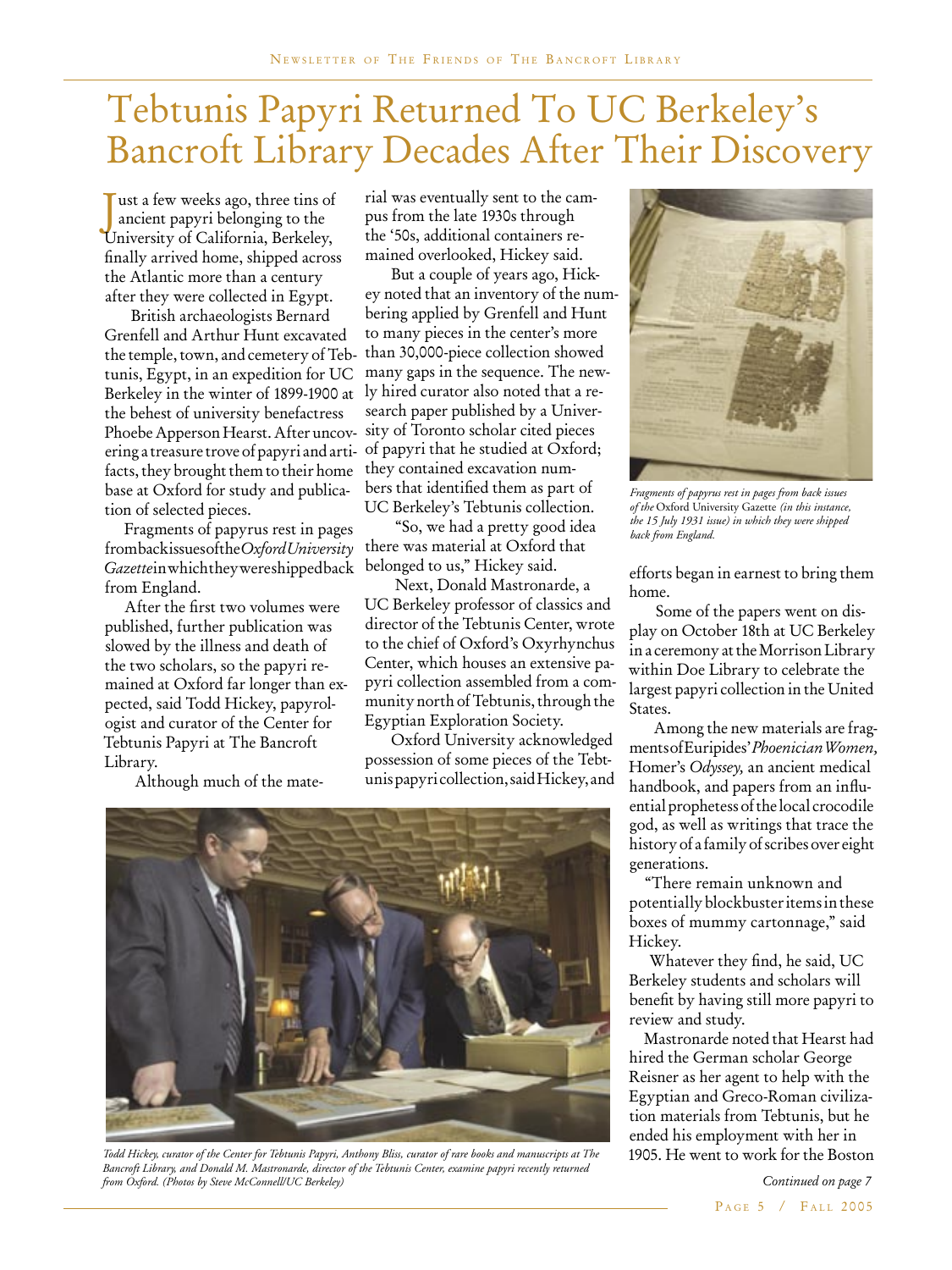# An Intellectual Home for Graduate Students

Graduate student assistants at The Bancroft Library are invaluable employees, helping the staff in various day-to-day activities as well as with long term projects. Their experiences at the Bancroft are often quite enriching and fulfilling. Not only do they work intimately with the collections, they also have the opportunity to interact with a variety of staff—reference librarians, archivists, curators, conservators, or exhibition preparators. Graduate students, especially those studying American history, are particu-the Internet, digital exhibits are an larly well served by the opportunity to work with the Bancroft Collections. Here are a few of their tales.

### **Joyce Mao**

Joyce Mao, a Ph.D. candidate in American history at Cal, is currently writing her dissertation. She started as a graduate student assistant in the Library in 2001. Working behind the scenes at the Bancroft changed the way she approaches primary sources. While Ms. Mao considers research methodology one of her strengths, working on the "Earthquake and Fire" and "Chinese in California" digital projects opened her eyes to the importance of archival creation and organization. She states, "Wandering around the book and manuscript stacks also made me aware of the archive as artifact; the Bancroft is an amazing historical text in and of itself."

During her senior year at Berkeley while studying American political conservatism, Joyce, who had applied to the History Department's Ph.D. program, thought her dissertation might focus on the California conservative movement of the 1960s. That all changed when she began working on the "Chinese in California" project in January 2001. She states, "By Spring of 2002, inspired by the amazing resources I helped to identify and digitize, I was determined to produce the book on San Francisco's Chinatown. Fast-forward

to today—I have happily settled down even setting foot inside the Reading to write a dissertation that marries the two topics. 'Asia First' examines China's impact on the rise of the American right while incorporating a socio-political history of Chinatown." Her collective research experience at the Bancroft has allowed her to see what she wanted to write about.

Joyce's knowledge of The Bancroft Library's digital projects has enabled her to use them in her teaching. Since undergraduates are so well versed in excellent way to show them the wealth of historical sources here at Bancroft. By understanding how libraries and archives structure and organize material, she can direct her students to the rich assortment of finding aids as well as images on the Online Archive of California, the University of California's gateway to primary research. display, chapters in environmental She observes, "For some people, the archive can seem aloof, even imposing. The Web, though, is completely within reach, and I think the Bancroft has done a wonderful job of making itself accessible in a way that allows all patrons to get their bearings before

Room."

#### **Dylan Esson**

Dylan Esson, a Ph.D. candidate in American history with a concentration on environmental history, has been working at Bancroft since 2003. Working at Bancroft has instilled within him a new excitement for history because it has provided him with new skills and questions to guide his career as an instructor and researcher. Last summer, Dylan developed a number of the themes for the exhibit "Towards a Sustainable Earth" which concentrated on The Bancroft Library's outstanding environmental holdings. Rather than searching for documents that could help drive a novel thesis as he was accustomed to doing, he narrated, through a visual history. He states, "Quotes from important documents and letters were no longer my only quarry as they had been for my research papers. Now I sought curious ephemera and provocative brochures and other documents that were useful for telling the



*Ph.D. candidates Joyce Mao and Dylan Esson used the Bancroft collection in their very different research.*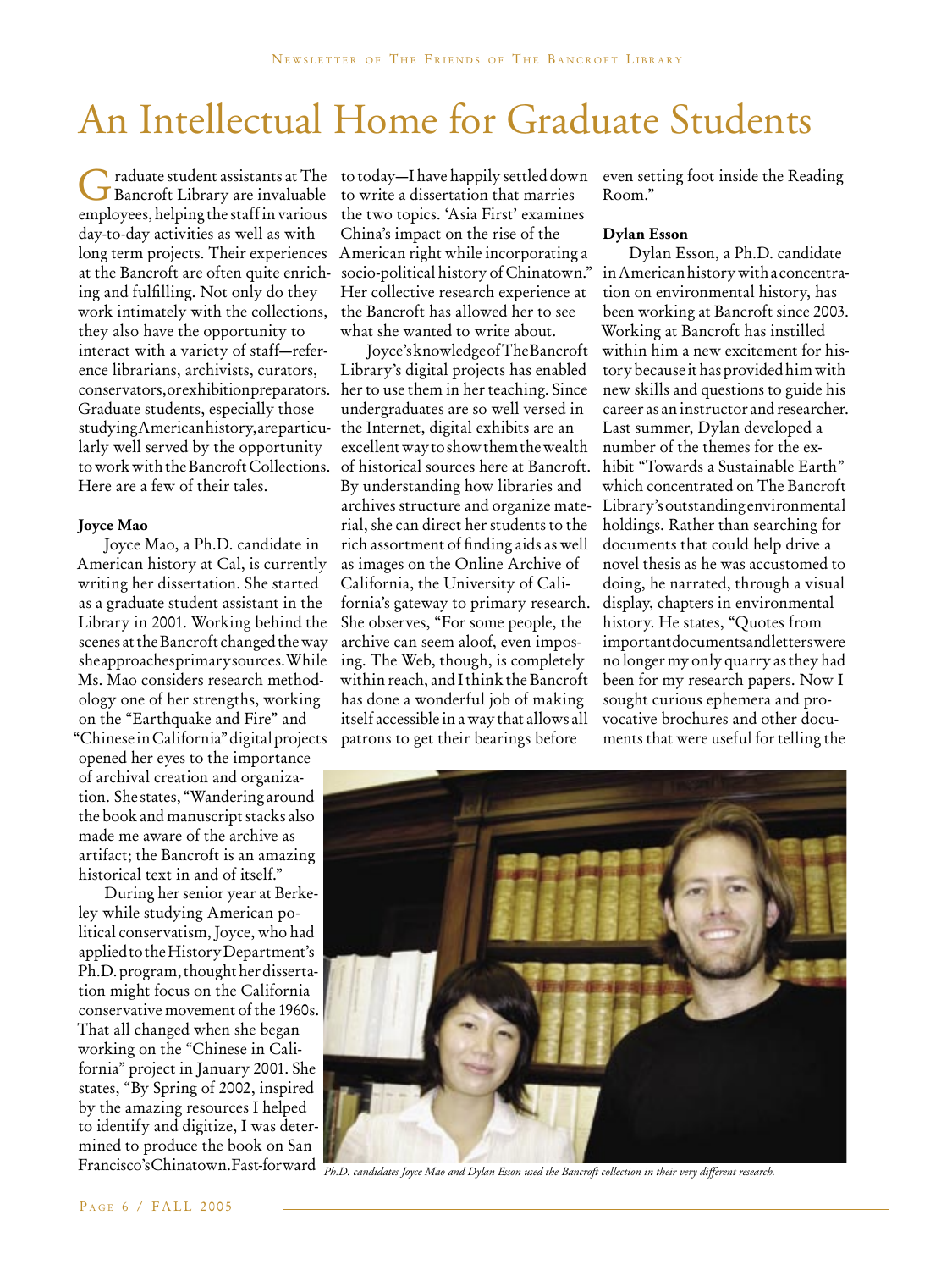history of the Sierra Club, Earth Day, example, materials related to the Panaand the battle over Hetch Hetchy Resevoir among other issues. To tell a good story visually, I had to have more than text; I also needed pictures that would provoke the viewer to explore the whole exhibit. I learned to think as if I were a museum curator who had to make history exciting to all sorts of visitors."

Dylan has also spent time working on the 1906 San Francisco Earthquake and Fire digital archive, looking at many collections, books, and photographs dealing with the 1906 catastrophe. These documents have provoked new questions that he brings to the classroom. He states, "A familiarity with sources in the Bancroft has made me a better instructor who can confidently direct students to the Bancroft to find the answers to their research questions as well as dialogue with students about stimulating questions and issues."

#### **Francisco Casique**

Francisco Casique, a Ph.D. candidate in Ethnic Studies, worked in Bancroft from the fall of 2003 to the spring of 2004. He states, " When I started at the Bancroft, I had a pretty good idea of what I wanted to study in my graduate work. I was interested in the changing spatial narratives in San Francisco's Mission District, but have to admit that it was a bit unfocused." Francisco's project was to help with selection and transcription of documents that would be digitized for the 1906 San Francisco Earthquake and Fire Project. As he began working with some of the collections he found that vast amounts of material housed at the Bancroft were relevant to his topic. His excitement grew as he found many collections that were particularly pertinent. He states, "The Bancroft's San Francisco Earthquake and Fire project has allowed me to work with material such as the James D. Phelan papers that speaks directly to my project. This project has also furnished me with the opportunity to leaf through some documents and collections that I would have never even considered. For

ma Pacific International Exposition turn out to be relevant to my topic concerning the transformation of the Mission district. Working directly with some of the Bancroft's collections has had an enormous impact on how my project will inform itself and the form it will take."

### **Kathryn Eigen**

Kathryn Eigen, a graduate student in American history, has found working at The Bancroft Library to be a great way to learn about how the archive operates and how to make the best use of its collections. When she started at the Bancroft her focus was more on American history along the east coast. She says, "Working at the Bancroft last year not only improved my skills as a researcher, but also enabled me to see the wealth of regional sources available in the library. That experience encouraged me to focus my dissertation research on California history. Helping on exhibitions for the Bancroft has also changed the ways that I look at historical evidence, since it has given me a chance to think of ways to display and present documents as well as to use them as evidence for an argument." Since many undergraduate history classes are asked to use primary materials, students often find Bancroft a good place to find such resources. Kathryn's experience with a variety of material in Bancroft, has enabled her to guide her students to rich primary documents. She states, "Working at Bancroft has helped me as a teacher, too, since I can now encourage students to take advantage of the resources that the library offers and guide them in their hunt for sources that will bring California history to life for them."

> *—Theresa Salazar Curator of the Bancroft Collection of Western Americana*

#### TEBTUNIS PAPYRI *Continued from page 5*

Museum of Fine Arts, where some of the Tebtunis documentary materials and four Middle Kingdom papyrus rolls remain to this day.

"We hope that the good example set by Oxford in the delivery of Mrs. Hearst's Tebtunis papyri may have some effect in persuading others to show a similar sense of cooperation," said Mastronarde.

Roger Bagnall, the 92nd Sather Professor of Classical Literature for fall 2005 at UC Berkeley and a professor of classics and history at Columbia University, said the recently transferred pieces of papyri appear relatively complete and in even better condition than some of the rest of the collection.

 A leader in the field of papyrology, Bagnall said the items seem to push the date back even earlier for some of the materials found in Tebtunis, a village inhabited over 2,300 years ago.

The materials also will "connect some of the dots" between the Tebtunis Center material and that obtained from the Egyptian village by clandestine means and housed in other institutions scattered around the world, Bagnall said.

In addition, he said, studying the new documents should help shed new light on the archaeological processes used by Grenfell and Hunt in excavating what he called "one of the great finds in the field of papyrology."

 The collection is significant for the insights it offers into everyday social relations and economic life in the 2nd century B.C., said Bagnall, and reflects the differences and similarities between the past and present.

 Some of the findings made from the Tebtunis collection will be explored in an international conference, "Papyrology: New Directions in a New Generation," to be held at UC Berkeley November 11-12.

 More information about the Center for Tebtunis Papyri is available online at: tebtunis.berkeley.edu

> *—Kathleen Maclay Media Relations*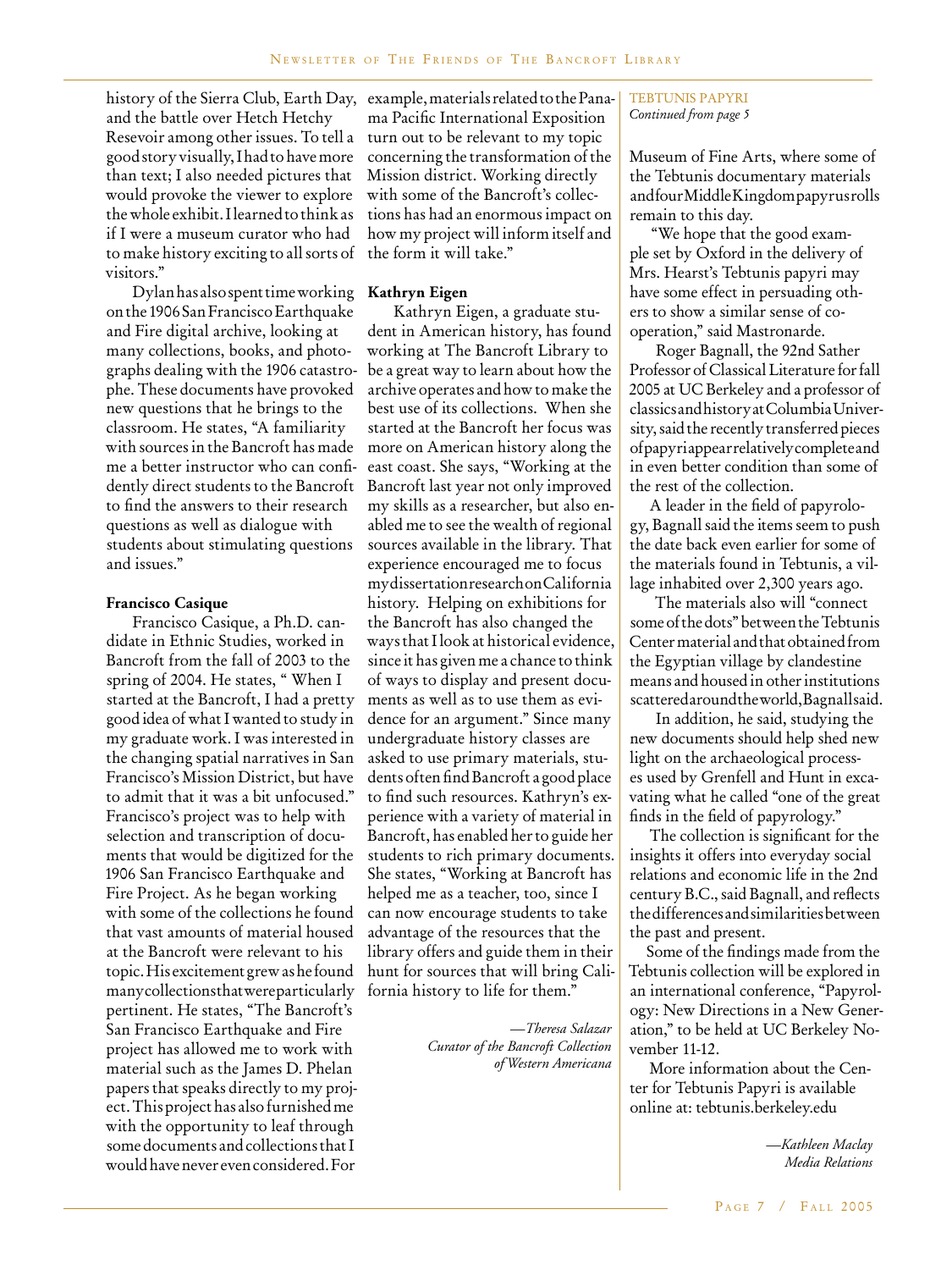# *The Friends Annual Meeting, April 23, 2005* Annual Meeting Crowd Hears Centennial Plans

The Friends of The Bancroft Library projects, including the semiannual *Ban*met for the Annual Meeting on *croftiana*, keepsakes for donors of \$250 met for the Annual Meeting on April 23, 2005, for the last time in the Heller Reading Room. The Bancroft Library will be renovated with a new reading room in a new location a few years hence.

 Peter Frazier, Chair of the Council of Friends, reported on the activities of the year, including a number of small dinners at Friends' homes and a charming event at the Anchor Steam Brewery hosted by council member a reception and symposium in honor of the Regional Oral History Office's 50th anniversary and for the publication of *Drawn West,* pictorial curator Jack von Euw's selection of western art funds to renovate Bancroft, encouraged from the Honeyman Collection. Nearly Friends to help raise the last \$3.8 mil-300 people attended the opening of the lion, and charged all members to serve Chinese in California exhibition in the as ambassadors for Bancroft. Future Bancroft gallery in the spring, and a large crowd also enjoyed Our Collective raising an endowment to fund the con-Voice on the history of women in Cali-tinuing programs of the Regional Oral fornia with a program on April 29, 2005. History Office and the Mark Twain

Connie Loarie, chair of the publica-Project. tions committee, was responsible for

Beverly Maytag. The Friends also hosted Library, which is being edited by former *croftiana*, keepsakes for donors of \$250 or more, and zazzle.com, which provides extremely accurate reproductions of images from Bancroft's collections through the Bancroft website: bancroft. berkeley.edu (click on the ZAZZLE button). Peter Frazier announced that this year's keepsake would be a portfolio of prints from the Honeyman Collection selected by Jack von Euw. Next year's keepsake will be *Exploring Bancroft,*  a centennial guide to The Bancroft council member Stephen Vincent with Director Charles Faulhaber.

> Peter Frazier announced the success the Friends have had so far in raising Bancroft Centennial plans will include

### Director Charles Faulhaber



*Longtime friends of The Bancroft Library, Igor Blake, Bob Janopaul, Elizabeth Blake, and Beth Janopaul attended the lunch and lecture.*



*Lynn Withey, Director of UC Press, spoke about Abigail Adams from her book, newly reissued by Simon & Schuster.*

thanked the Friends and especially the members of the council for the time they had put into events, publications, and development. He was especially grateful to the Campaign Leadership Committee and its co-chairs, Chancellor Emeritus Mike Heyman and Vice Chancellor Emeritus Mac Laetsch, for spearheading the fund-raising effort.

He reminded the Friends that next year is Bancroft's centennial year. The Regents signed the contract with Hubert Howe Bancroft for the sale of the library on November 25, 1905, and began moving it to Berkeley at the beginning of May 1906, two weeks after the earthquake. The library was the only major San Francisco library to survive the fire. He explained how important it is to take advantage of this anniversary to finish funding the building and then to keep raising money for Bancroft's endowments for collections, but especially for Bancroft's worldrenowned research programs: Mark Twain, ROHO, and the Tebtunis Papyri.

In the back of the Heller Reading Room, Friends viewed The Bancroft Library of the future, drawn up by the design team of Ratcliff and Noll and Tam. When the move is made back to the building in the spring of 2008, there will be some dramatic changes. An entrance from the Doe Library will connect with the main outside entrance to Bancroft. A larger exhibition gallery will share space on the entry floor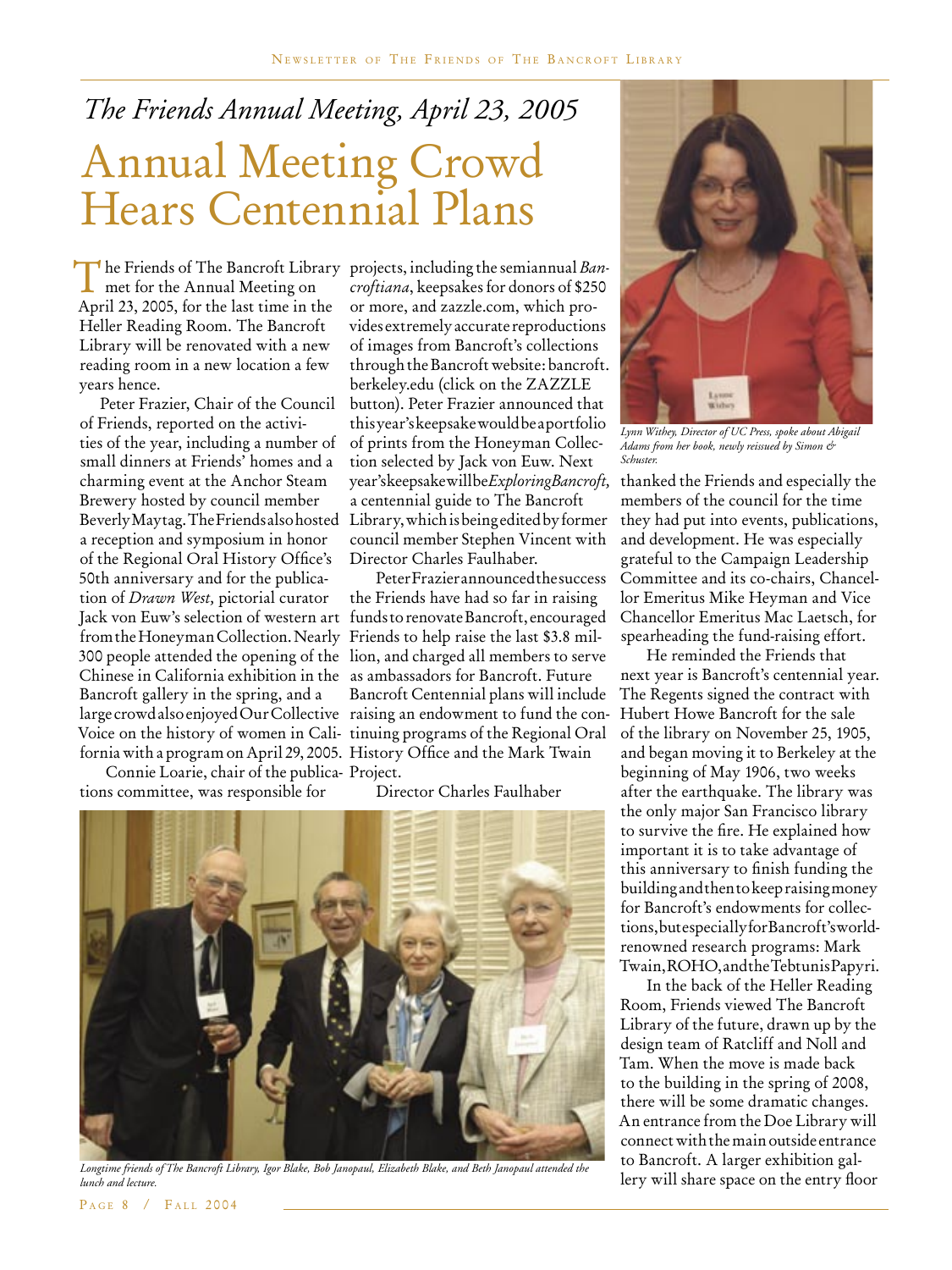

*Jerry Cole and Meri Jaye discussed the lecture.*

with the Regional Oral History Office. For security reasons the reading room will move up one floor where it will join four seminar rooms, a reference center, and



*Curator of Bancroft's Collection of Western Americana Theresa Salazar lunched with environmentalist and council member Sylvia McLaughlin.*

the offices of the curators and the public services staff. Administrative offices and research projects will be on the upper floors. All of the collections will be stored in the two lowest floors of the building in state-of-the



*Dr. Kevin Starr, California State Librarian Emeritus, was honored with the Hubert Howe Bancroft Award.*

art stacks with complete temperature and humidity control. A beautiful rotunda will be a focal point for the public areas.

Since last year Bancroft has added almost 8,500 books, 3,000 volumes of journals, and 800 linear feet of archival and manuscript collections. Highlights include the papers of the Beat artist Jess, a 1784 letter from Fray Junipero Serra to the heads of the other California missions, and the 19th-century photographic archive of the Weber-Murphy family of Stockton, a gift from Peggy Cahill and her family. Peggy's greatgrandfather Charles Weber was the founder of Stockton.

The Hubert Howe Bancroft Award was presented to Professor Kevin Starr, the 8th recipient of the award given to recognize distinguished service to historical scholarship in the tradition of Hubert Howe Bancroft, founder of The Bancroft Library.

 The speaker for the Annual Meeting was Lynn Withey, Director of the University of California Press, whose 1981 book *Dearest Friend: A Life of Abigail Adams*, was recently reissued by Simon & Schuster. She spoke on Abigail Adams, the wife of President John Adams, and her relationship to the American Revolution.



*Charles Faulhaber spoke to the Friends for the last time in the Heller Reading Room. A future reading room will be constructed on the second floor.*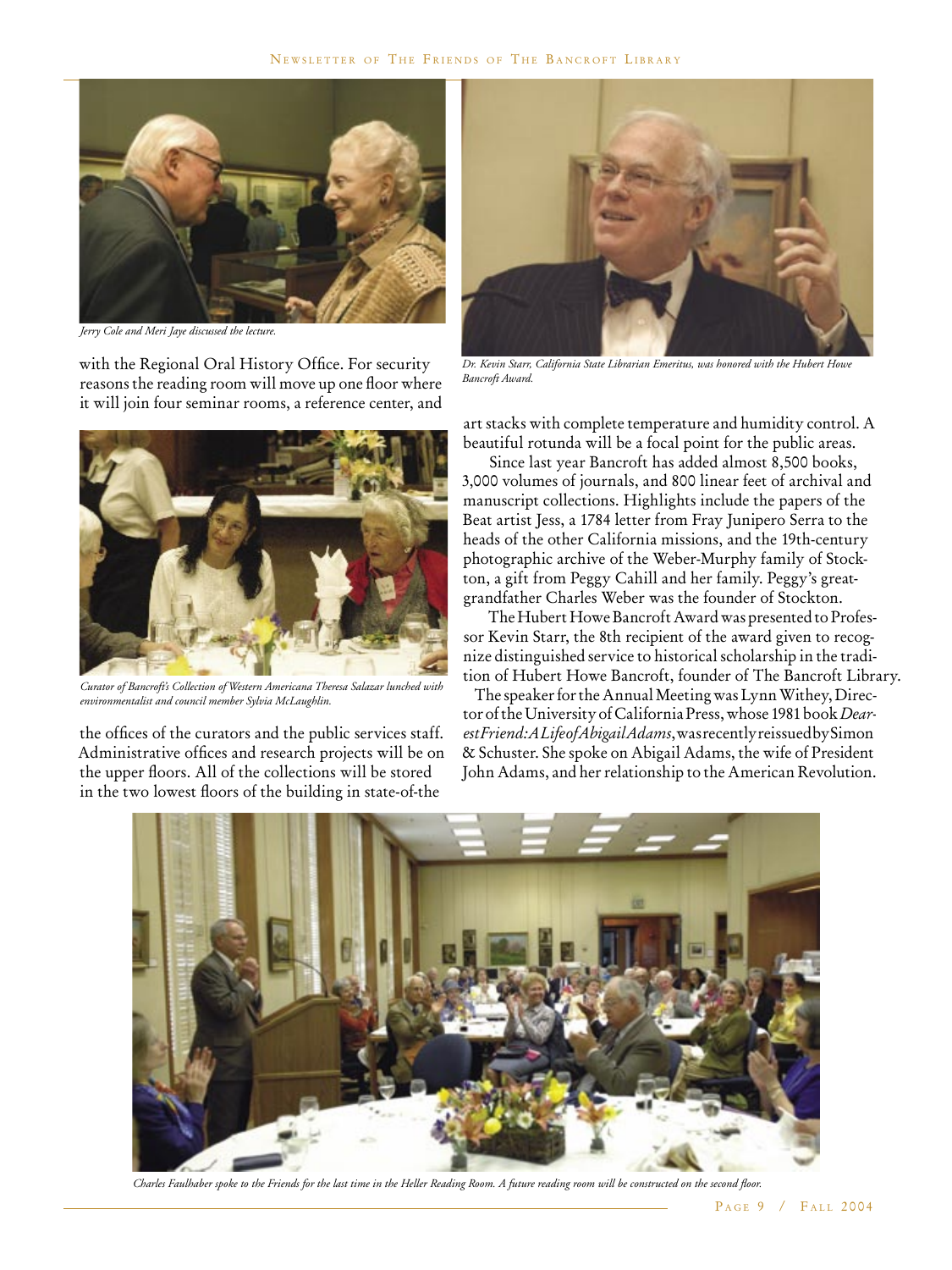### *The Bancroft Library presents*

# ROSALIE RITZ AND WALT STEWART Two Artists of the Courtroom

"Journalism is history in a hurry." There's some truth to this cliché, especially for the courtroom artist, who is a cross between a quick sketch artist, a journalist, and a jurist. Being a successful courtroom artist requires deft draftsmanship and speed, the ability to intuit character in outward appearances and capture on a sketchpad society's attempts to bring justice to the wronged, absolve the innocent, and convict the guilty within the confines and rituals of the courtroom.



*Rosalie Ritz worked quickly and deftly to bring courtroom scenes to life.*

Since the advent of the mass distribution of newspapers and magazines, reporters and artists have used pencils and pens, notebooks and sketchpads—the traditional tools of their trade—to record courtroom proceedings. In the 1850s, the artist Honoré Daumier brought his keen observation of human nature and mordant satire to bear on the inner workings of the French courtrooms in a series of paintings and drawings. In Daumier's time, photography, requiring long exposures on individual glass plates coated with

for use in the courtroom. As technol-trial of Bruno Hauptmann for the ogy advanced in the 20th century, reporters made use of new tools such as still cameras and movie cameras to cover trial proceedings. And today, in our age of instant transmission of information, the courtroom artist many states adopted, rules restrictwould seem to be an anachronism, a quaint holdover from a pre-photography, pre-television era. Indeed, with the advent of Court TV, courtroom artists would appear to be as obsolete as the telegraph operator is.

The use of cameras and recording equipment in the courtroom, however, is still controversial—one has only to think of the O.J. Simpson trial—and is subject to different rules for different states, courts, and trials; its use remains up to the discretion of the presiding judge. Beginning in 1935, in the wake of the extensive media coverage surrounding the

kidnapping and murder of the Lindbergh baby, reporters' ability to use cameras to cover court proceedings began to be restricted. The American Bar Association recommended, and ing the use of television cameras, still cameras, and broadcast recorders and microphones in courtrooms. In 1965, the United States Supreme Court held that Texas financier Bill Sol Estes had been denied his right to a fair trial because the court proceedings were televised. For many years as legal scholars debated the scope of the Supreme Court's opinion, cameras and recorders were generally forbidden in court. The artists of the courtroom remained the sole visual interpreters available to the public through the broadcast and print media.



light sensitive emulsion, was ill suited *Rosalie Ritz and Walt Stewart illustrated the same Soledad Brothers trial.*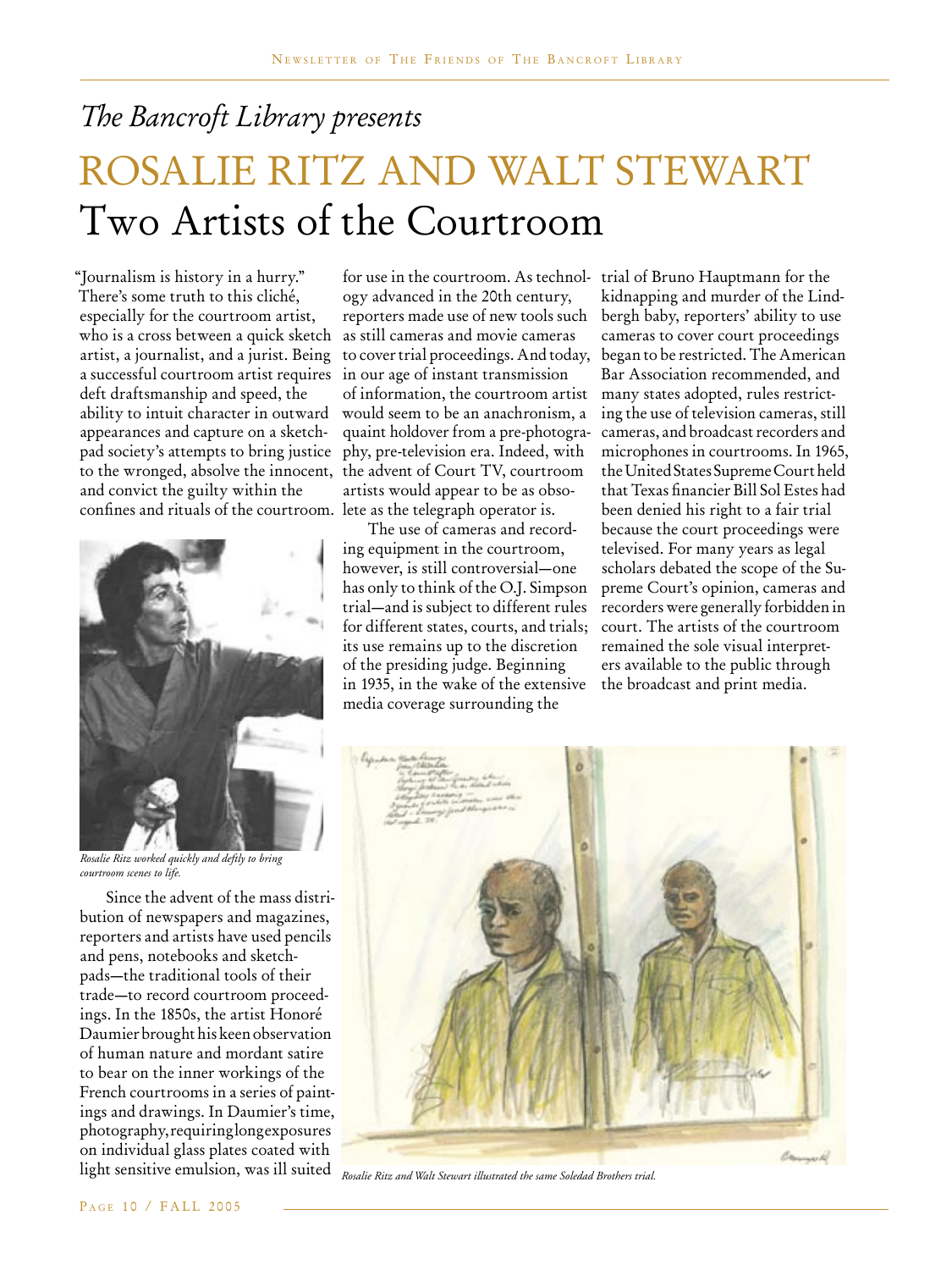The Bancroft Library Pictorial Collection is fortunate to hold the visual archive of two of the foremost practitioners of the art of the courtroom, Rosalie Ritz and Walt Stewart, whose work covers over 30 years of many of the most famous and historically significant trials held in California and elsewhere from the latter half of the 20th century.

The exhibition, which ran last year, represented just a small fraction of the more than 4,000 drawings by Ritz and Stewart in Bancroft's collections. As always when faced with an abundance of fascinating material, the most difficult part of curating an exhibition is choosing what to show. I decided against simply exhibiting a "rogues gallery" composed of notorious criminals. Instead, I thought it would be more useful to show the differing visual approaches of two successful courtroom artists who covered many of the same trials. I then tried to establish a few selection criteria: (a) historical interest to California; (b) trials that were representative of the times; (c) trials that were in some way connected to each other; (d) trials whose subject is related to various materials held by the library; (e) portrayals that were visually compelling and that represented the

artists and the collections at their best.

The resulting exhibition consisted of seven trials: Charles Manson [Tate-LaBianca murders] (1970), Soledad Brothers (1971-1972), Angela Davis (1971-1972), Ruchell Magee (1971-1973), Patricia Hearst [Symbionese Liberation Army] (1975-1976), Eldridge Cleaver (1976), Larry Layton [People's Temple] (1981).

Charles Manson was a cult leader whose followers' gruesome acts signaled the end of California's "Summer of Love" and "The Age of Aquarius." Larry Layton was the only member of Jim Jones's Peoples Temple to stand trial for the murders of Congressman Leo Ryan and four members of his fact-finding party in Guyana. The Soledad Brothers, Angela Davis, and Ruchell Magee were all highly politicized trials that were connected to the Black Liberation movement of the 1960s and 1970s. A revolutionary of another sort, San Francisco heiress to a newspaper and media fortune, Patricia Hearst, after being kidnapped by members of the Symbionese Liberation Army, joined their ranks and became known as the "urban guerrilla, Tanya." Bancroft holds the papers of Eldridge Cleaver, a founding member and



*Defendants in the Soledad trial were drawn as they sat in court with their lawyer.*



*Walt Stewart documented courtroom events with drawings that were then broadcast on the news.*

spokesman of the Black Panther Party.

My hope is that the students, faculty, staff, members of the campus community, and users of and visitors to this great library had the opportunity to spend some time with these drawings that for the most part were seen as fleeting images on the television screen. In so doing, I am certain that the viewer appreciated the art, the importance, and the difficulty of Rosalie Ritz's and Walt Stewart's documentary achievement. Their skills seem all the more remarkable when one realizes that the colors and telling details in the sketches were often filled in with only minutes to spare before they were filmed to meet broadcast deadlines. Most of all, I believe the viewer was surprised and excited by the wide range of materials available in The Bancroft Library. The stuff of history comes in many forms and is worth preserving and studying.

> *—Jack von Euw Curator, Pictorial Collections*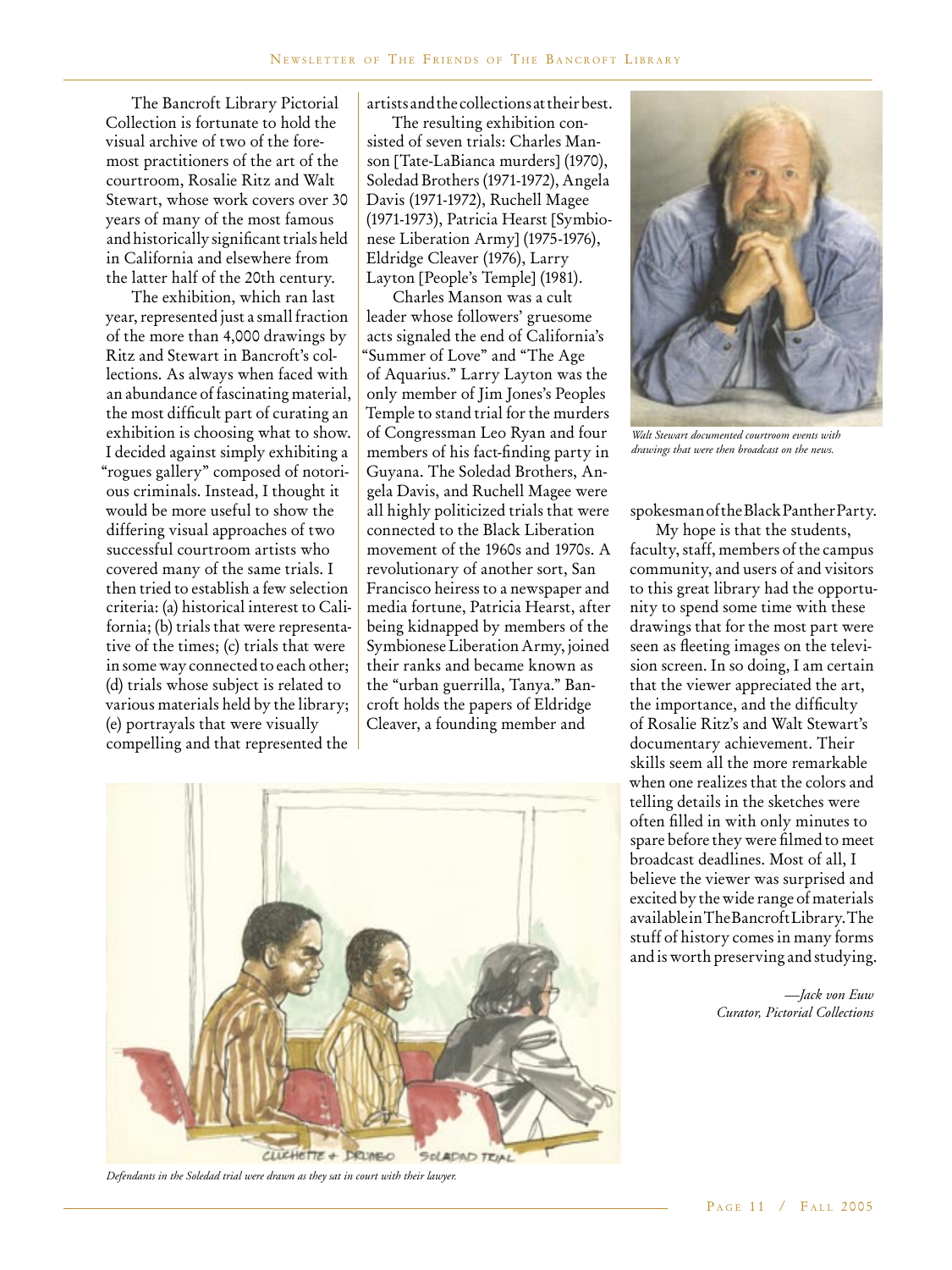# *The Class of '58 Takes Up Mark Twain*

The procedure followed by leaders<br>of the Class of 1958 in choosing the Mark Twain Project as the recipient of its 45th and 50th anniversary gift is not fully known to me, but what I have learned of it is reassuring. At some point in their thinking Roger Samuelsen and Don Kosovac, class leaders, discussed various possibilities with the late Joan Gruen, who served as the director of class gifts for the university's development office. After first speaking with Watson "Mac" Laetsch, one of the co-chairs of the Mark Twain Luncheon Club, an organization dedicated to raising money for the Mark Twain Project in The Bancroft Library, it was clear that the class wished to do something out of the ordinary for the university, yet something imporconsider raising an endowment for the Mark Twain Project, and Joan followed up, meeting with Roger and Don.

Mark Twain is known all over the world; the Mark Twain Project is not. Understandably, Roger and Don wanted to find out for themselves just what the project consisted of. They therefore paid it a visit on the top floor of The Bancroft Library and asked to be shown around. Michael Frank, one of the editors, responded with pleasure. Showing off Mark Twain's papers—letters, notebooks, unpublished manuscripts, photographs, scrapbooks, plus important collateral materials—is a joy, he says, and he never tires of talking about the collection and the man. The reason is obvious—Mark Twain was and is fascinating, and when you look at his life, or read his writings, you find yourself at the heart of American culture. Not surprisingly, the visit convinced Roger and Don that the Mark Twain Project presented a gaudy opportunity ("gaudy" was a word Mark Twain favored and might have used here), and after consulting widely with other class leaders and the 45th Reunion Planning Committee, all tion worthy of Mark Twain. It proved



tant. Mac recommended that the class *Ed Peterson, Class of '58, shares a joke with the bronze sculpture of Mark Twain.*

worthy project. What could be better or more important than establishing an endowment? Or more fun when you considered how interesting getting to know Mark Twain would be.

The Class of '58 has begun its work on behalf of the Mark Twain Project. It is a distinguished class with a fine committee working on its reunion gifts. At the top is Ed Peterson, who brings long experience in serving in such efforts on behalf of the campus. Don Kosovac, chairman of the 45th class reunion, when the effort to establish an endowment began, knows the campus well, and Roger Samuelsen, a veteran of the President's Office, knows the entire university system like the back of his hand. He, Ed Peterson, and Don Kosovac feel a powerful loyalty and affection for the Class of '58 and the Berkeley campus. Something similar could be said of just about the entire class, a class brimming with luminaries in all fields.

agreed that in Mark Twain they had a it could do the unusual at the time of It is not surprising that the Mark Twain Project appeals to the Class of '58. The class has daring and imagina-

its 25th reunion when it endowed a chair. No class before it had done so by its 25th year. The class has started off this campaign with a flourish, buying a bronze statue of Mark Twain (sculpted by Gary Price) sitting on a bench reading *TheAdventures of Huckleberry Finn* to whomever sits down beside him. The statue can now be found in the Doe Memorial Library and will eventually be placed in the renovated Bancroft. It is probably fair to assume that were Mark Twain alive today he would be pleased by the statue and that the class has already raised over \$300,000 of its \$580,000 target.

At the heart of the Mark Twain Project are the private papers of Samuel Langhorne Clemens (Mark Twain). Mark Twain himself established the basic collection before his death in 1910, placing it in the hands of his daughter, Clara. She deposited the collection on the Berkeley campus in 1949, and in 1962 bequeathed it to the university.

The collection has continued to grow, by gift and purchase, since it came to the campus; and since the 1960s, papers and works in it have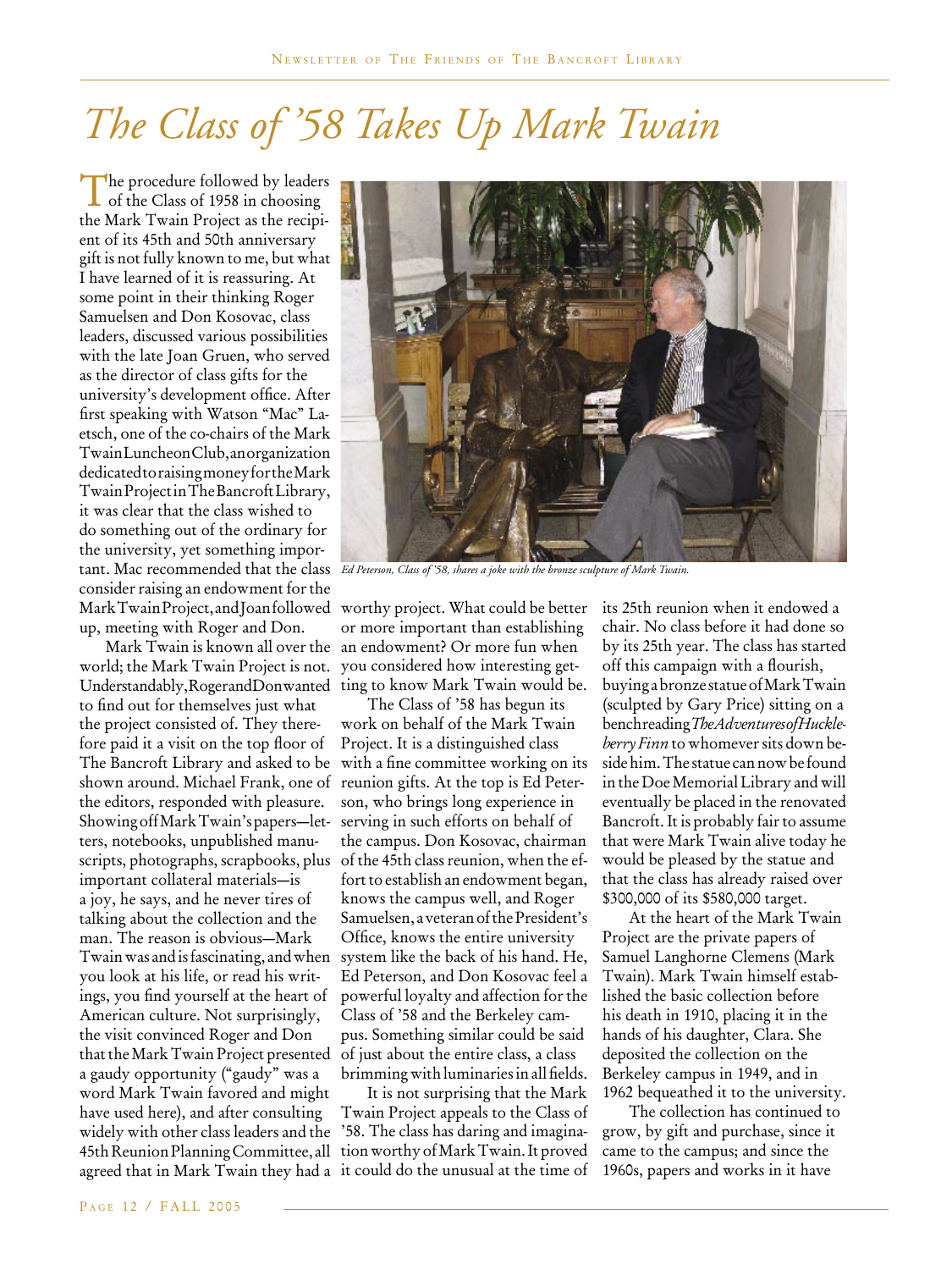been made public through careful editing in the project. Some 30 volumes are now in print, volumes as faithful to Mark Twain's intent as is possible. Perhaps the most important is the new *Huckleberry Finn* (2002), but the printed letters (six volumes to date), *Roughing It, The Notebooks* and many others—now available in reliable editions—might serve to challenge that claim. What is essential is to have reliable texts with informed annotation —there are many editions of Mark Twain's classic works that are unreliable, marred by mistakes of commission and omission. And there is much that he wrote that has never been published. Having accurate texts of all these works serves everyone. The project and the Class of '58 have combined efforts to see that American readers—indeed readers everywhere—have them.

> *—Robert Middlekauff Professor Emeritus of History*



### A Bancroft Centennial Campaign Update

Goal: \$45,000,000

Pledges and gifts: \$29,300,000

Remaining match for the Wayne and Gladys Valley Foundation Challenge Grant for the building: \$1,760,000

## THE MARK TWAIN CLUB HEARS RON POWERS, TWAIN BIOGRAPHER

Ron Powers, the author of the new, much-acclaimed *Mark Twain: A Life,* spoke to the Mark Twain Luncheon Club on October 6, 2005, at their semiannual gathering at the Berkeley City Club.

Powers was born in Samuel L. Clemens' hometown of Hannibal, Missouri, and has authored 10 books including *Dangerous Water: A Biography of the Boy Who Became Mark Twain.* He is a Pulitzer Prize-winning and Emmy Award-winning writer and critic. In introducing him, Professor and General Editor Robert H. Hirst said that he thought Ron Powers had written the book that most accurately caught Mark Twain.

Ron Powers dedicated the new book "to Robert Hirst, The best friend Mark Twain has ever had, and his associate editors, past and present, at the Mark Twain Project."

Powers worked with the Mark Twain Project at Berkeley, drawing on thousands of letters and notebook entries. During the lecture, Powers explained how rich Samuel Clemens' life was from his boyhood home in Missouri to life on the Mississippi during the golden age of steamboats. Clemens opted out of the Civil War by heading west to an uproarious newspaper career in Nevada and the Wild West. He then became a humorist and lecturer and took his presentation to the East Coast in the Gilded Age—and eventually to Europe.

Powers compared Clemens to a rock star today, in which the presence (appearance and demeanor) of the artist is as important as anything the artist may perform. Samuel Clemens had that great, charismatic draw in his humorous presentations.

The Mark Twain Luncheon Club was set up by friends of the Mark Twain Project. They believe that Mark Twain himself would have joined the Mark Twain Luncheon Club had it

existed in his time. He was fond of clubs, especially those with a purpose. In his own life he founded the Modest Club, in which he was the sole member. Its purpose, he implied, was to celebrate his modesty, but he was too modest to make such an assertion.



*Mark Twain biographer Ron Powers discussed his new book at the Mark Twain Luncheon Club.*

The Luncheon Club's modest purpose is to raise support for the Mark Twain Project at UC Berkeley. The project receives only about one quarter of its funding from the University and relies on the generous support of individuals and foundations to maintain Samuel Langhorne Clemens's vast collections of private papers, as well as the accompanying editorial project.

Membership in the Luncheon Club is limited to one hundred members paying annual dues of \$1,500. Those interested in joining should contact the Library Development Office at 131 Doe Library, University of California, Berkeley, CA 94720-6000. Announcements of luncheons are sent to members.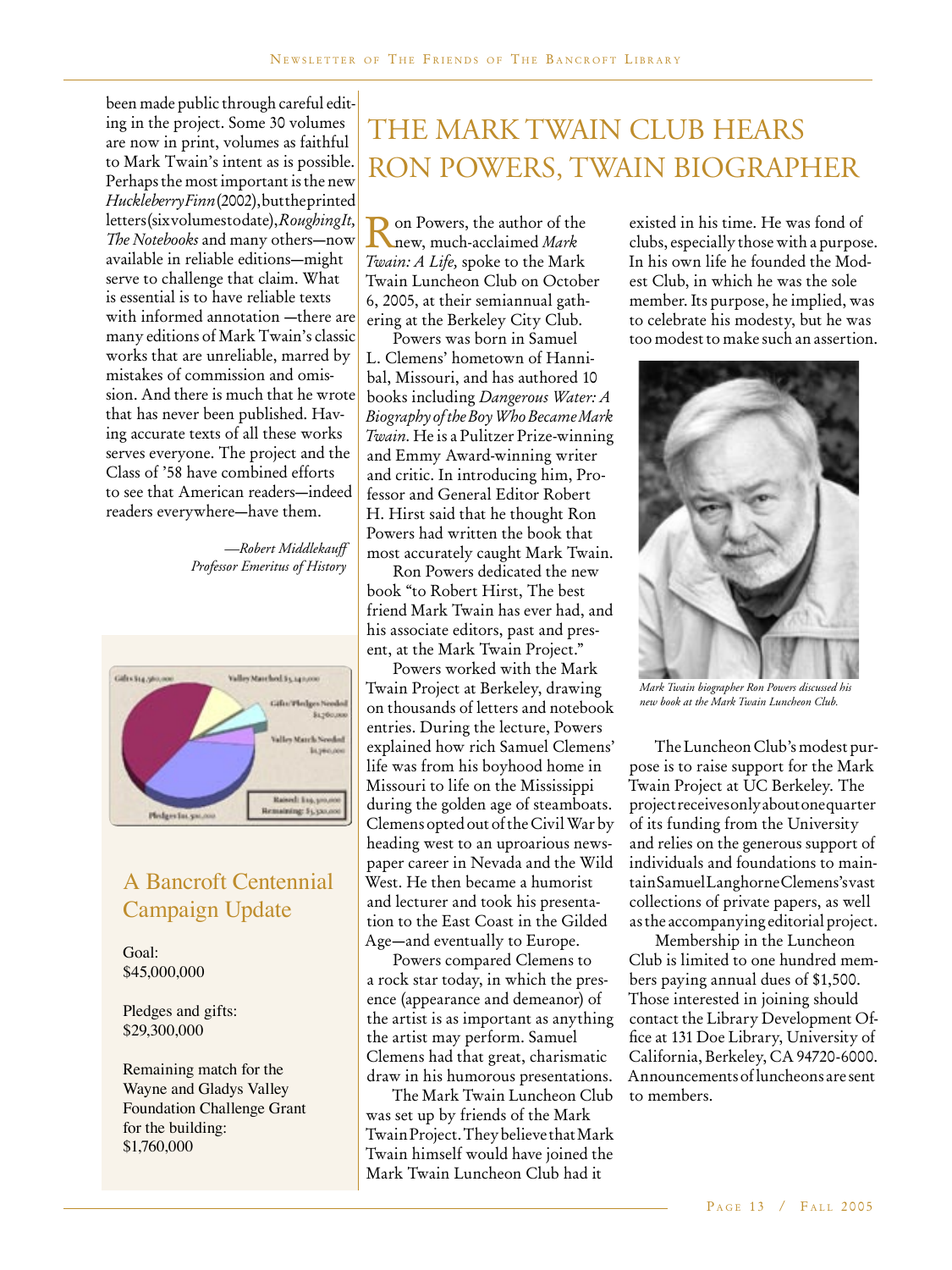## Andrew Sean Greer Kicks Off Bancroft's Fall Round Table Series

Bancroft's annual Round Table series offers the campus community a chance to experience multiple facets of Bancroft's varied collections. Held at the Faculty Club on the third Thursday of the month during the academic year, the informal noontime event welcomes everyone to attend. In the fall we usually feature talks by Berkeley faculty, our own staff, and scholars and researchers who have made use of Bancroft's collection. Talented graduate students (usually Bancroft study award winners) present aspects of their ongoing research during spring semester. Speakers usually play to a full house.

Kicking off this fall's lineup was

THE CONFESSIONS Max livoli **NDREW SEAN GREER** 

Andrew Sean Greer, author of the best-selling 2004 novel *The Confessions of Max Tivoli.* Since the title character works as a Bancroft staff member, it seemed only natural for his creator to join us and reflect on his use of Bancroft collections in the book. Greer revealed that in doing research for the book at The Bancroft Library,



*Andrew Sean Greer spoke at the Round Table Series.*

he looked through collections of letters and newspapers of the period of Hubert Howe Bancroft and became accustomed to how H. H. Bancroft collected material. Greer thought about what it must have been like to be a researcher for H. H. Bancroft. Greer also began to be interested in specific details of the period, such as a particular type of fountain pen and a glove. As he looked for material around San Francisco, he found that certain artifacts were passed down from generation to generation, and that people even had their photographs taken with these historical artifacts.

In October, J. Diane Pearson of Cal's Ethnic Studies Department offered

"Niimiipu Narratives: The Essence of Survival in the Indian Territory" based on extensive research on the Nez Perce people (see p. 4). In November, Judith M. Taylor will talk about her 2003 book *Tangible Memories: Californians and their gardens 1800–1950,* which is based on an unpublished Bancroft manuscript.

That this line-up includes a novelist, a faculty member, and an independent scholar serves as eloquent testimony to the variety of creative minds making use of Bancroft's collections.

To give budding scholars a chance to present ongoing research represents the other goal of Round Tables. For example, last spring, Berkeley history Ph.D. candidate Rachel Chico gave a fascinating slide lecture on the impact of travelers on local culture in Jalapa, Mexico. UC Santa Barbara grad student Anil Mukerjee recounted his survey of the relatively unexplored and vast set of documents collected and donated to Bancroft by the late Professor Engel Sluiter. Yale grad student Edward Melillo illuminated the critical interaction of Chileans and Californians in the Gold Rush era and since. Look at our website or our spring calendar to learn which young scholars will present ongoing (and often fascinating) research projects in the spring of 2006.

Bancroft Round Tables offer the community a chance to experience the cutting edge of research and archival practice first-hand from people creating new cultural gems right in our Heller Reading Room.

*—David Kessler*

Greer's first novel, The Confessions of Max Tivoli, was a critical success.

PAGE 14 / FALL 2005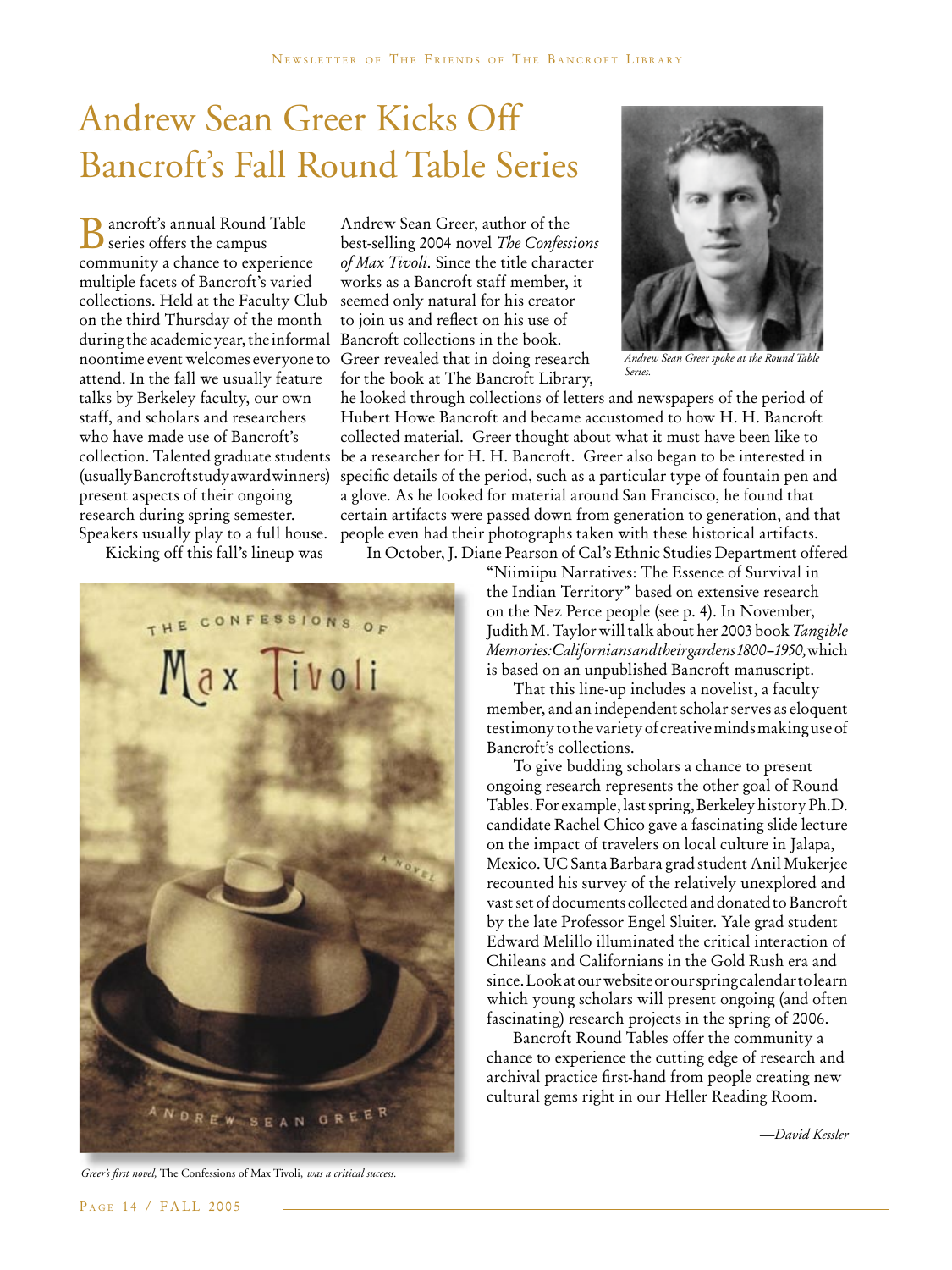### Building with Nature Inspiration for the Arts and Crafts Home

Some of my happiest and most re-<br>
Swarding days over the past five years were spent doing research at The Bancroft Library. Because of the staff's diligence and detective work I was able to uncover a wide variety of never before published materials, many of which I have included in *Building with Nature: Inspiration for the Arts and Crafts Home* (Gibbs Smith Publisher, 2005, \$45.00, 229 pages).

While many books place the beginnings of the American Arts & Crafts Movement in Boston or Chicago, I argue that the numerous simple affordable middle class Arts & Crafts homes, and the once lowly, now widely revered bungalows being restored today across America originated in California in 1876. Frank Lloyd Wright in Chicago, Gustav Stickley in New York, and the Arts & Crafts Society in Boston figure into this story, but I have placed them in their proper chronology.

The book focuses on the lives and philosophies—of some of the nation's most important thinkers, designers, architects, and naturalists. I intertwine the ideas of Frederick Law Olmsted, John Muir, Charles F. Lummis and those of the much lesser known but equally important Reverend Joseph Worcester of the Swedenborgian Church in San Francisco, an icon of the Arts & Crafts Movement and a recently named National Historic Landmark. These leaders shared their values with ordinary women and men eager to begin leading a less materialistic kind of life in which concern for nature, the environment, art and design would be integrated into their middle class family lives.

The first Arts & Crafts California Shingle Style house was designed by Worcester in Piedmont in 1876. Maybeck rented a cottage nearby in 1891 and according to a friend, found Worcester's house "a revelation."

Thereafter Worcester designed four more Arts & Crafts homes on

Russian Hill (1888-90), perhaps with the help of his cousin, the Chicago architect, Daniel H. Burnham. From 1889 on his architect friends, Bernard Maybeck, Willis Polk, Ernest Coxhead, John Galen Howard, Julia Morgan and many others promoted the artistically designed "simple home." I dedicate entire chapters to Maybeck, Keeler, and the Hillside Club in Berkeley, to Willis Polk and Ernest Coxhead, to John Galen Howard and Worcester, and to the beginning of the California Mission Style. Mission Style Arts & Crafts houses inspired by stucco buildings from Mediterranean countries, as well as by the Missions themselves, should not be forgotten. With their light colored stucco walls, sunny interiors, and arched openings they eventually became (and remain today) just as popular as the California Shingle Style, wood beamed houses of the same period.

This is a story of cultural, economic, architectural and philosophical change as the new middle class escaped dirty, industrial cities to return to the land in Garden Suburbs where a working family could own an architectdesigned house built with nature in mind—a house designed to fit into the landscape rather than stand out from it, to simplify life and to uplift the soul. Women rejected Victorian-style cluttered rooms filled with bric-a-brac (not having the servants to clean them), opting instead for a simpler way of life.

I also suggest how the Arts & Crafts "simple home" spread from California nationwide. Beginning in 1901 and especially after his trip to California in 1904, Gustav Stickley (producer of Stickley Furniture and *The Craftsman* magazine, and a prime promoter of the Arts & Crafts Movement) advertised affordable Arts & Crafts house designs. He borrowed details from both California's Shingle Style and California Mission Style Arts & Crafts homes.

I end the book with two final

points: "In 1912, Stickley's magazine, *The Craftsman*, acknowledged 'California's Contribution to a National Architecture' and its importance to the Arts & Crafts Movement: 'The value of Western architecture, locally and to the nation at large, and its widening influence upon homebuilding all over the country, are facts not to be estimated lightly . . . . The East, on the whole, has still a good deal to learn and perhaps even more to unlearn before it can achieve much practical or artistic significance in the construction of its homes . . . .'"



Astonishingly the English appreciated California's prescience before most Americans: "Charles R. Ashbee, the English Arts & Crafts architect and founder of the Guild of Handicraft (1888), who visited both Northern and Southern California in early 1909, wrote: 'California speaks . . . Here things were really alive—and the arts and crafts that all the others were screaming about are here actually being produced. Curious it is that the best work in Arts & Crafts in America is already being produced on the Pacific Coast.'" Finally, I conclude: "It is time for Americans to acknowledge what an Englishman recognized a century ago."

Without the Bancroft staff none of this would have been possible. Many thanks to you all.

> PAGE 15 / FALL 2005 *—Leslie M. Freudenheim*